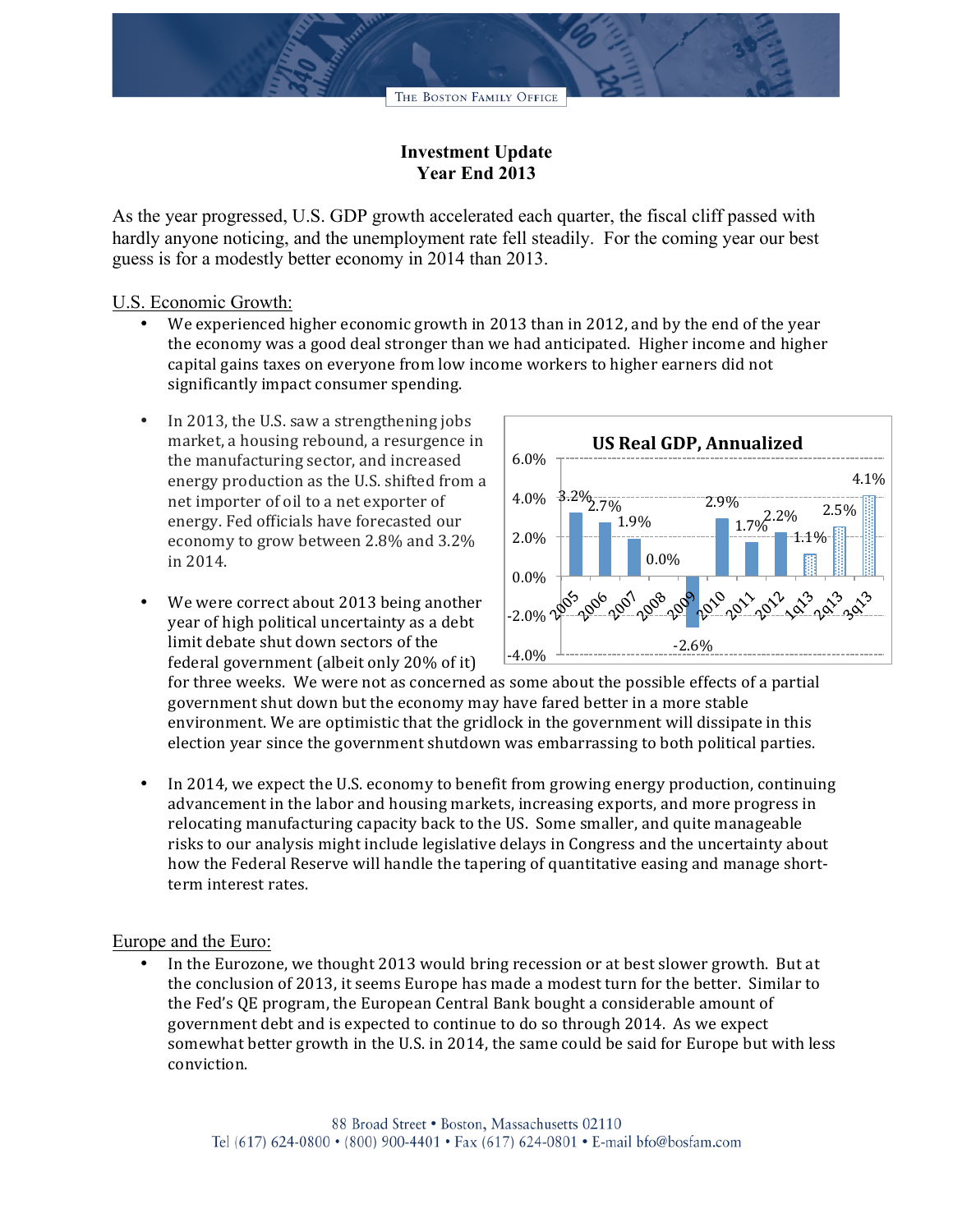THE BOSTON FAMILY OFFICE

Growth in the Rest of the World:

- The Chinese economy has not improved as much as we hoped it would in 2013 but growth has stabilized. China's economy is expected to have grown by 7.6% in 2013, its weakest showing since 1999. We would not be surprised to see similar growth in 2014 as we saw in 2013.
- Japan, on the other hand, had a stellar year with the Nikkei stock average rising over 57%. So far, Prime Minister Shinzo Abe's fiscal and monetary policy has succeeded in devaluing the yen and making Japanese products more attractive to the world.

### Equity markets:

After a slow first half, U.S. earnings for 2013 are on track to grow at 4-5%. We expect to see more revenue growth in 2014 but perhaps at a slower pace since most of the recent growth came from mergers and acquisitions. Consensus estimates for earnings growth in 2014 for S&P 500 companies expanded to 10.6%.

| 2013 Equity Markets*           |         |
|--------------------------------|---------|
| S&P 500                        | 29.6%   |
| Dow Jones Industrials          | 26.5%   |
| NASDAQ                         | 38.3%   |
| Russell 2000                   | 37.0%   |
| <b>MSCLEAFE</b>                | 23.3%   |
| <b>MSCI Emerging Mkts</b>      | $-2.6%$ |
|                                |         |
| 2013 US Equity Market Sectors* |         |

| 2013 OS EQUILY MARKEL SECLOIS |       |
|-------------------------------|-------|
| <b>Consumer Discretionary</b> | 43.1% |
| <b>Health Care</b>            | 41.5% |
| Industrials                   | 40.7% |
| Financials                    | 35.6% |
| Technology                    | 28.4% |
| <b>Consumer Staples</b>       | 26.1% |
| <b>Materials</b>              | 25.6% |
| Energy                        | 25.1% |
| <b>Utilities</b>              | 13.2% |
| Telecommunications            | 11.5% |
|                               |       |
| *Price change only            |       |

• The forward PE ratio stretched from 12.5X to 15.4X during 2013. As we have said during the past year, with the tapering of  $QE$  and with the stronger dollar, further multiple expansions are likely during 2014.

#### Federal Reserve Policy:

Last year we said short-term interest rates would remain low given the Fed's commitment to hold down rates until unemployment improved and/or inflation picked up. We thought long-term rates would creep higher as the Fed began to think about ending QE. Longterm rates did increase and the Fed announced the possibility of "tapering" QE in June, but waited until January to begin reducing the monthly bond purchases. We feel long-term interest rates will continue to rise as the Fed starts to reduce stimulus on a monthly basis.



The Fed confirmed Janet Yellen as the new Fed Chairman, and she seems to share in Bernanke's approaches and is likely to continue along a similar path during 2014 and beyond. And so, there is a high probability that the policies announced in 2013 will carry on into 2014.